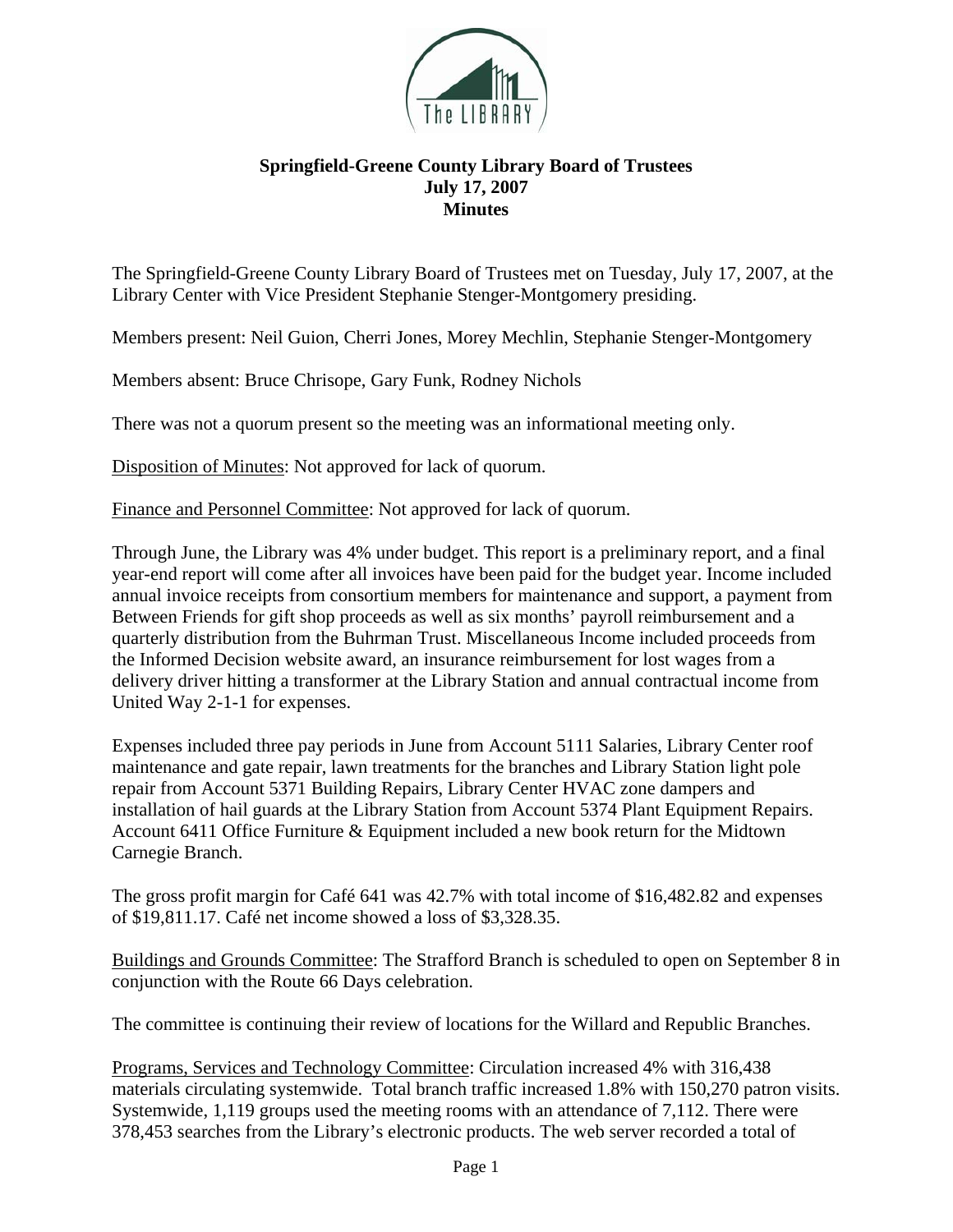823,726 page views by 82,199 visitors during June. Systemwide circulation for the end of fiscal year was 3,373,550.

Report of the Director: Executive Director Annie Busch congratulated Trustee Morey Mechlin who was sworn in as president of the Springfield Rotary Club.

The Executive Director's 2006-2007 Annual Report reflected the focus of removing interior barriers around the service desks to better meet the needs of the patrons. The complete report will be formatted for the public in late fall.

Developer Craig Wagoner will soon sign a lease for a coffee café in the space adjacent to the Library. The café is expected to open in October 2007, and the anticipated opening of the Center City Branch is spring 2008.

Busch reviewed the events for the Library Foundation's black tie fundraiser on November 3. The weekend will begin with a reception on Friday, November 2, in the new Center City Branch during First Friday Art Walk. The academy award-winning documentary, **Into the Arms of Strangers: stories of the Kindertransport,** will be shown at 2 p.m. on Saturday, November 3, at the Gillioz Theatre. The fundraiser dinner will begin at 6 p.m. at Wellington Place followed by Mona Golabek's concert at the Gillioz at 8:15 p.m. Tickets will be available at all Library branches. Other events will include a scholar-led discussion series exploring Jewish literature and culture through contemporary graphic novels. Missouri State University's Meyer Library received a grant to host this series, with additional support provided by the Library and Springfield Public Schools.

Board Education: District Reference Manager Donna Bacon reviewed the goals for the information services portion of the strategic plan developed by the Programs, Services and Technology Committee. Bacon demonstrated websites available for reference services and reviewed some of the training requirements for reference staff. Board members suggested a promotional campaign emphasizing reference services available to the public.

New Business: The Nominating Committee recommended the following officers for 2007-2008: President Stephanie Stenger-Montgomery, Vice President Cherri Jones, Secretary Gary Funk and Treasurer Rodney Nichols. There was not a quorum present so an e-mail vote will be taken for electing the slate of officers.

The meeting adjourned at 4:50 p.m.

Board of Trustees

Debbie Eckert, Business Office Manager

\_\_\_\_\_\_\_\_\_\_\_\_\_\_\_\_\_\_\_\_\_\_\_\_\_\_\_\_\_\_\_\_\_\_\_\_\_\_

\_\_\_\_\_\_\_\_\_\_\_\_\_\_\_\_\_\_\_\_\_\_\_\_\_\_\_\_\_\_\_\_\_\_\_\_\_\_\_